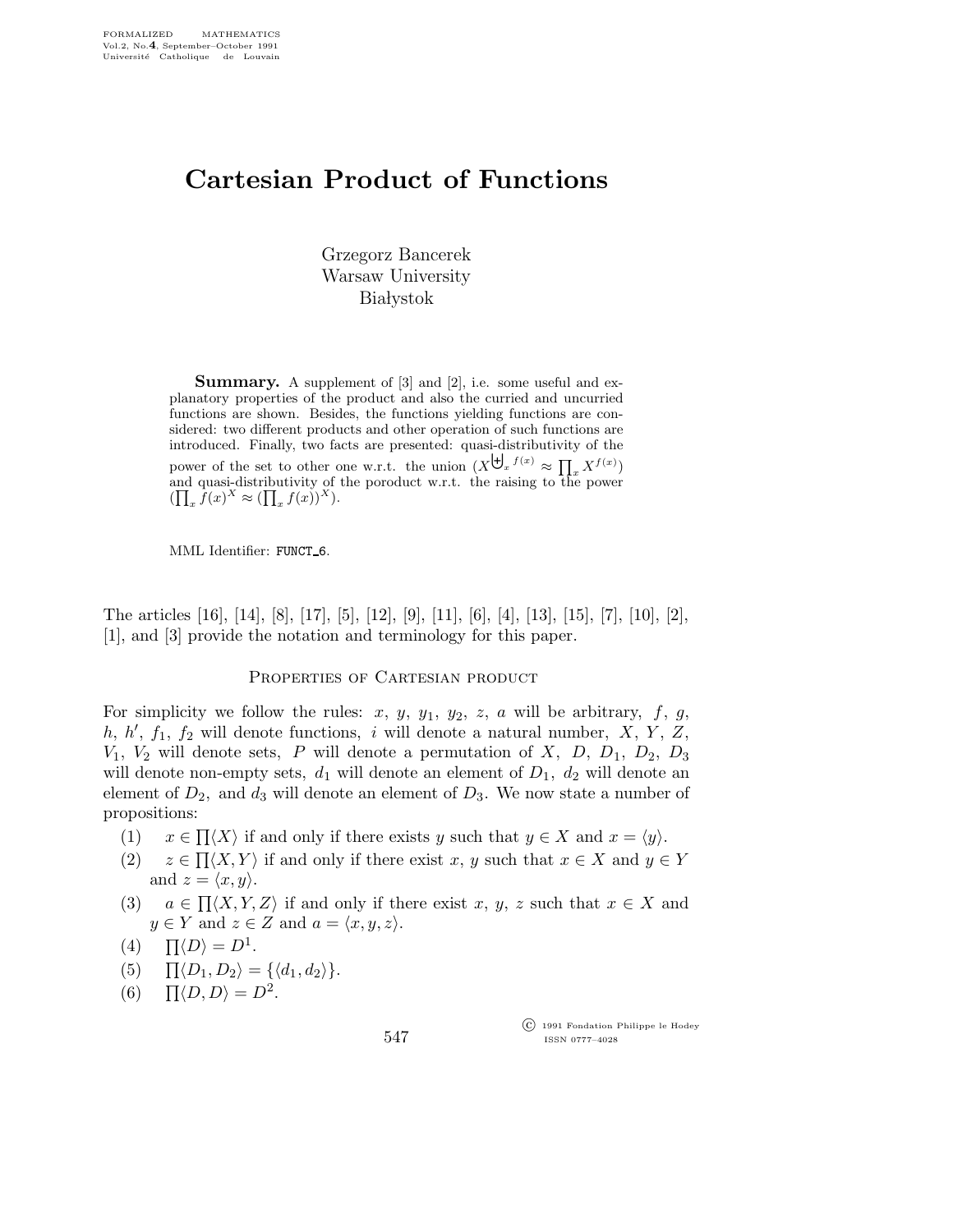- $(7)$  $\Pi\langle D_1, D_2, D_3\rangle = \{\langle d_1, d_2, d_3\rangle\}.$
- $(8)$  $\langle D, D, D \rangle = D^3.$
- $(9)$  $(i \rightarrow D) = D^i$ .
- $(10)$  $f \subseteq (\bigcup f)^{\text{dom }f}.$

#### Curried and uncurried functions of some functions

The following propositions are true:

- (11) If  $x \in \text{dom} \cap f$ , then there exist  $y, z$  such that  $x = \langle y, z \rangle$ .
- (12)  $\bigcap (X, Y] \longmapsto z$ ) = [ $Y, X$  :]  $\longmapsto z$ .
- (13) curry  $f = \text{curry}' \cap f$  and uncurry  $f = \text{query}' f$ .
- (14) If  $[X, Y] \neq \emptyset$ , then curry( $[X, Y] \mapsto z$ ) =  $X \mapsto (Y \mapsto z)$  and curry'( $[X, Y] \longmapsto z$ ) =  $Y \longmapsto (X \longmapsto z)$ .
- (15) uncurry(X  $\longmapsto$   $(Y \longmapsto z)$ ) = [X, Y :]  $\longmapsto z$  and uncurry'(X  $\longmapsto$  $(Y \longmapsto z)) = [Y, X] \longmapsto z.$
- (16) If  $x \in \text{dom } f$  and  $g = f(x)$ , then rng  $g \subseteq \text{rng}$  uncurry f and rng  $g \subseteq$ rng uncurry'  $f$ .
- (17) dom uncurry( $X \mapsto f$ ) = [ $X$ , dom f :] and rng uncurry( $X \mapsto f$ )  $\subseteq$ rng f and dom uncurry'(X  $\longmapsto f$ ) = [: dom f, X :] and rng uncurry'(X  $\longmapsto$  $f) \subseteq \text{rng } f.$
- (18) If  $X \neq \emptyset$ , then rng uncurry $(X \mapsto f) = \text{rng } f$  and rng uncurry' $(X \mapsto f) = \text{rng } f$  $f$ ) = rng f.
- (19) If  $[X, Y] \neq \emptyset$  and  $f \in Z^{\{X, Y\}}$ , then curry  $f \in (Z^Y)^X$  and curry'  $f \in$  $(Z^X)^Y$ .
- (20) If  $f \in (Z^Y)^X$ , then uncurry  $f \in Z^{[X,Y]}$  and uncurry'  $f \in Z^{[Y,X]}$ .
- (21) If curry  $f \in (Z^Y)^X$  or curry'  $f \in (Z^X)^Y$  but dom  $f \subseteq [V_1, V_2]$ , then  $f \in Z^{[X,Y]}$ .
- (22) If uncurry  $f \in Z^{\{X, Y\}}$  or uncurry'  $f \in Z^{\{Y, X\}}$  but rng  $f \subseteq V_1 \rightarrow V_2$  and dom  $f = X$ , then  $f \in (Z^Y)^X$ .
- (23) If  $f \in \mathbb{R}^n$ ,  $Y \in \mathbb{R}^n$ , then curry  $f \in X \rightarrow (Y \rightarrow Z)$  and curry'  $f \in Y \rightarrow (X \rightarrow Z)$ .
- (24) If  $f \in X \rightarrow (Y \rightarrow Z)$ , then uncurry  $f \in [X, Y \rightarrow Z]$  and uncurry'  $f \in [Y,$  $X \rightarrow Z$ .
- (25) If curry  $f \in X \rightarrow (Y \rightarrow Z)$  or curry'  $f \in Y \rightarrow (X \rightarrow Z)$  but dom  $f \subseteq [V_1, \dots, V_n]$  $V_2$  ;, then  $f \in [X, Y] \rightarrow Z$ .
- (26) If uncurry  $f \in [X, Y] \rightarrow Z$  or uncurry'  $f \in [Y, X] \rightarrow Z$  but rng  $f \subseteq$  $V_1 \rightarrow V_2$  and dom  $f \subseteq X$ , then  $f \in X \rightarrow (Y \rightarrow Z)$ .

## Functions yielding functions

Let X be a set. The functor  $\text{Sub}_{f} X$  is defined as follows:

(Def.1)  $x \in Sub_{f} X$  if and only if  $x \in X$  and x is a function.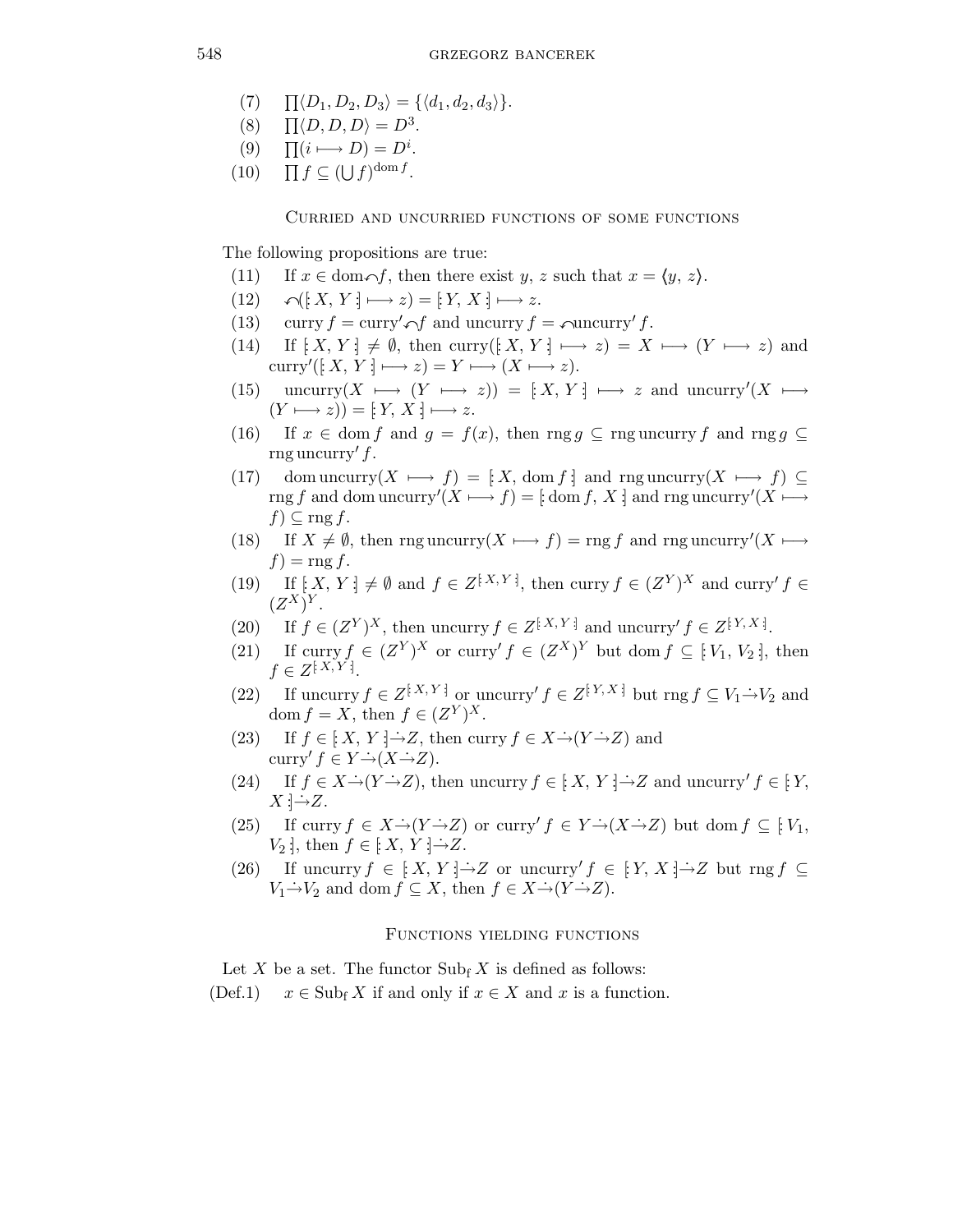Next we state four propositions:

- $(27)$  Subf  $X \subseteq X$ .
- (28)  $x \in f^{-1}$  Subf rng f if and only if  $x \in \text{dom } f$  and  $f(x)$  is a function.
- (29) Subf  $\emptyset = \emptyset$  and  $\text{Sub}_f\{f\} = \{f\}$  and  $\text{Sub}_f\{f, g\} = \{f, g\}$  and  $\text{Sub}_{f}\{f,g,h\} = \{f,g,h\}.$
- (30) If  $Y \subseteq \text{Sub}_{f} X$ , then  $\text{Sub}_{f} Y = Y$ .

We now define three new functors. Let  $f$  be a function. The functor  $dom_{\kappa} f(\kappa)$  yielding a function is defined by:

 $(\text{Def.2}) \quad \text{dom}(\text{dom}_{\kappa} f(\kappa)) = f^{-1} \text{ Sub}_{f} \text{ rng } f \text{ and for every } x \text{ such that } x \in f^{-1}$ Sub<sub>f</sub> rng f holds  $(\text{dom}_{\kappa} f(\kappa))(x) = \pi_1(f(x)).$ 

The functor  $\text{rng}_{\kappa} f(\kappa)$  yields a function and is defined as follows:

(Def.3) dom( $\text{rng}_{\kappa} f(\kappa) = f^{-1} \text{Sub}_{f} \text{rng } f$  and for every x such that  $x \in f^{-1}$ Sub<sub>f</sub> rng f holds  $(\text{rng}_{\kappa} f(\kappa))(x) = \pi_2(f(x)).$ 

The functor  $\bigcap f$  is defined as follows:

$$
(\text{Def.4}) \quad \bigcap f = \bigcap \text{rng } f.
$$

Next we state a number of propositions:

- (31) If  $x \in \text{dom } f$  and  $q = f(x)$ , then  $x \in \text{dom}(\text{dom}_\kappa f(\kappa))$  and  $(\mathrm{dom}_{\kappa} f(\kappa))(x) = \mathrm{dom}\, g$ and  $x \in \text{dom}(\text{rng}_{\kappa} f(\kappa))$  and  $(\text{rng}_{\kappa} f(\kappa))(x) = \text{rng } g$ .
- (32) dom<sub> $\kappa$ </sub>  $\square(\kappa) = \square$  and  $\text{rng}_{\kappa} \square(\kappa) = \square$ .
- (33) dom<sub> $\kappa \langle f \rangle(\kappa) = \langle \text{dom } f \rangle$  and  $\text{rng}_{\kappa} \langle f \rangle(\kappa) = \langle \text{rng } f \rangle$ .</sub>
- (34)  $\text{dom}_{\kappa} \langle f, g \rangle(\kappa) = \langle \text{dom } f, \text{dom } g \rangle \text{ and } \text{rng}_{\kappa} \langle f, g \rangle(\kappa) = \langle \text{rng } f, \text{rng } g \rangle.$
- (35)  $\operatorname{dom}_{\kappa} \langle f, g, h \rangle(\kappa) = \langle \operatorname{dom} f, \operatorname{dom} g, \operatorname{dom} h \rangle$  and  $\operatorname{rng}_{\kappa} \langle f, g, h \rangle(\kappa) = \langle \operatorname{rng} f,$  $\text{rng }g,\text{rng }h$ .
- (36) dom<sub> $\kappa$ </sub> $(X \mapsto f)(\kappa) = X \mapsto \text{dom } f$  and  $\text{rng}_{\kappa}(X \mapsto f)(\kappa) = X \mapsto$ rng  $f$ .
- (37) If  $f \neq \Box$ , then  $x \in \bigcap f$  if and only if for every y such that  $y \in \text{dom } f$ holds  $x \in f(y)$ .
- $(38)$  $\square = \emptyset$  and  $\square = \emptyset$ .
- $(39)$  $\langle X \rangle = X$  and  $\bigcap \langle X \rangle = X$ .
- $(40)$  $\langle X, Y \rangle = X \cup Y$  and  $\bigcap \langle X, Y \rangle = X \cap Y$ .
- $(41)$  $\langle X, Y, Z \rangle = X \cup Y \cup Z$  and  $\bigcap \langle X, Y, Z \rangle = X \cap Y \cap Z$ .
- $(42)$  $(\emptyset \longmapsto Y) = \emptyset$  and  $\bigcap (\emptyset \longmapsto Y) = \emptyset$ .
- (43) If  $X \neq \emptyset$ , then  $\bigcup (X \longmapsto Y) = Y$  and  $\bigcap (X \longmapsto Y) = Y$ .

Let f be a function, and let x, y be arbitrary. The functor  $f(x)(y)$  is defined by:

(Def.5)  $f(x)(y) = (\text{uncarry } f)(\langle x, y \rangle).$ 

We now state several propositions:

(44) If  $x \in \text{dom } f$  and  $g = f(x)$  and  $y \in \text{dom } g$ , then  $f(x)(y) = g(y)$ .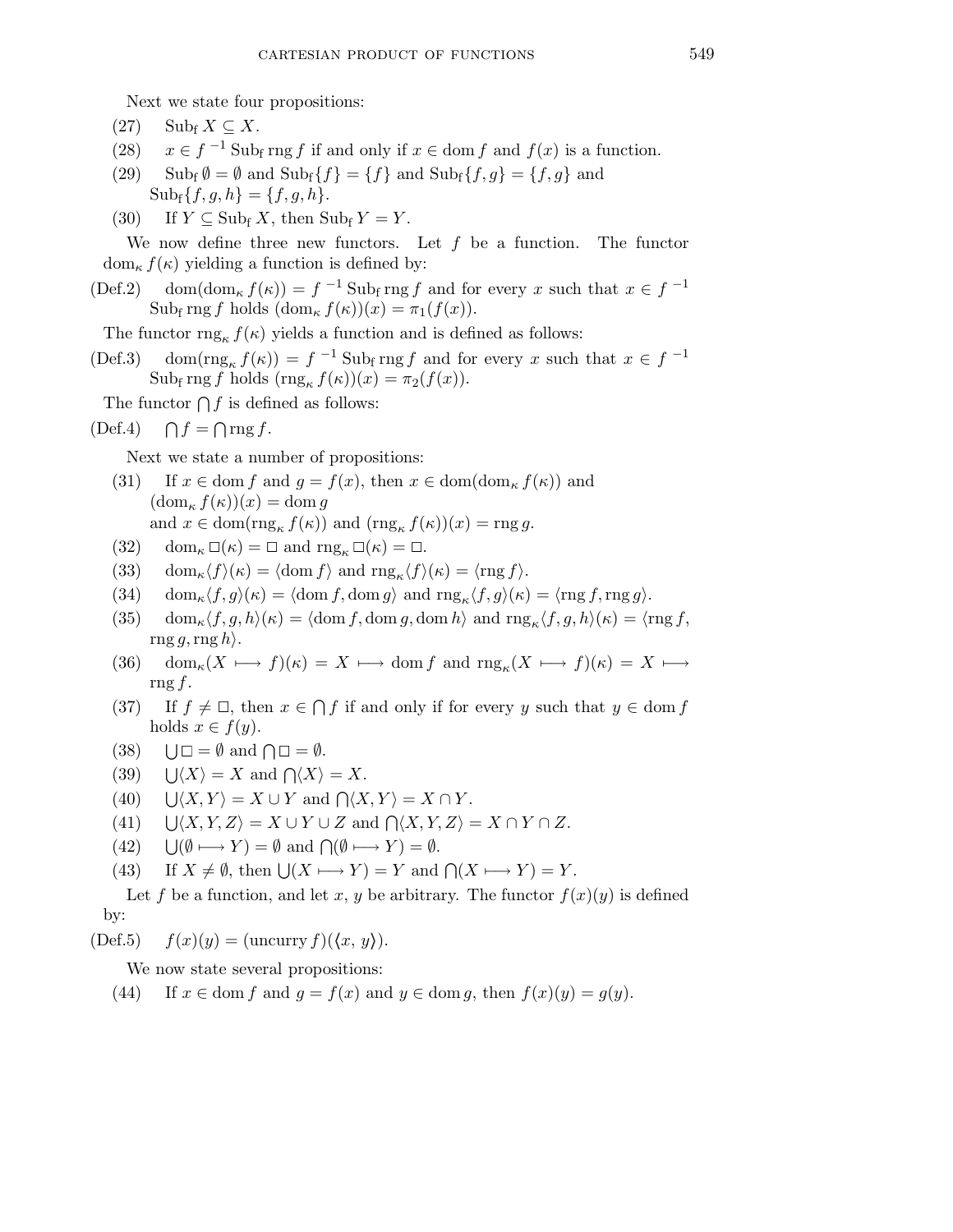## 550 grzegorz bancerek

- (45) If  $x \in \text{dom } f$ , then  $\langle f \rangle(1)(x) = f(x)$  and  $\langle f, g \rangle(1)(x) = f(x)$  and  $\langle f, g \rangle$  $h(1)(x) = f(x)$ .
- (46) If  $x \in \text{dom } g$ , then  $\langle f, g \rangle(2)(x) = g(x)$  and  $\langle f, g, h \rangle(2)(x) = g(x)$ .
- (47) If  $x \in \text{dom } h$ , then  $\langle f, g, h \rangle(3)(x) = h(x)$ .
- (48) If  $x \in X$  and  $y \in \text{dom } f$ , then  $(X \longmapsto f)(x)(y) = f(y)$ .

Cartesian product of functions with the same domain

Let f be a function. The functor  $\prod^* f$  yielding a function is defined as follows:

$$
(\text{Def.6}) \qquad \prod^* f = \text{curry}(\text{uncurry}' f \restriction [\bigcap (\text{dom}_\kappa f(\kappa)), \text{ dom } f \: \text{])}.
$$

We now state several propositions:

- (49) dom  $\prod^* f = \bigcap (\text{dom}_{\kappa} f(\kappa))$  and  $\text{rng } \prod^* f \subseteq \prod (\text{rng}_{\kappa} f(\kappa)).$
- (50) If  $x \in \text{dom }\prod^* f$ , then  $(\prod^* f)(x)$  is a function.
- (51) If  $x \in \text{dom }\prod^* f$  and  $g = (\prod^* f)(x)$ , then  $\text{dom } g = f^{-1} \text{ Sub}_{f} \text{rng } f$ and for every y such that  $y \in \text{dom } g$  holds  $\langle y, x \rangle \in \text{dom } \text{uncarry } f$  and  $g(y) = (\text{uncarry } f)((y, x)).$
- (52) If  $x \in \text{dom }\prod^* f$ , then for every g such that  $g \in \text{rng } f$  holds  $x \in \text{dom } g$ .
- (53) If  $g \in \text{rng } f$  and for every g such that  $g \in \text{rng } f$  holds  $x \in \text{dom } g$ , then  $x \in \text{dom}\prod^* f$ .
- (54) If  $x \in \text{dom } f$  and  $g = f(x)$  and  $y \in \text{dom }\prod^* f$  and  $h = (\prod^* f)(y)$ , then  $g(y) = h(x)$ .
- (55) If  $x \in \text{dom } f$  and  $f(x)$  is a function and  $y \in \text{dom }\prod^* f$ , then  $f(x)(y) =$  $(\prod^* f)(y)(x).$

## CARTESIAN PRODUCT OF FUNCTIONS

Let f be a function. The functor  $\prod^{\circ} f$  yielding a function is defined by the conditions (Def.7).

(Def.7) (i) dom  $\prod^{\circ} f = \prod (\text{dom}_{\kappa} f(\kappa)),$ (ii) for every g such that  $g \in \Pi(\text{dom}_{\kappa} f(\kappa))$  there exists h such that  $(\prod^{\circ} f)(g) = h$  and dom  $h = f^{-1}$  Subf rng f and for every x such that  $x \in \text{dom } h \text{ holds } h(x) = (\text{uncarry } f)((x, g(x))).$ 

The following propositions are true:

- (56) If  $g \in \prod(\mathrm{dom}_{\kappa} f(\kappa))$  and  $x \in \mathrm{dom} g$ , then  $(\prod^{\circ} f)(g)(x) = f(x)(g(x)).$
- (57) If  $x \in \text{dom } f$  and  $g = f(x)$  and  $h \in \prod(\text{dom}_{\kappa} f(\kappa))$  and  $h' = (\prod^{\circ} f)(h)$ , then  $h(x) \in \text{dom } g$  and  $h'(x) = g(h(x))$  and  $h' \in \prod(\text{rng}_{\kappa} f(\kappa)).$
- (58)  $\text{rng }\prod^{\circ} f = \prod(\text{rng}_{\kappa} f(\kappa)).$
- (59) If  $\Box \notin \text{rng } f$ , then  $\prod^{\circ} f$  is one-to-one if and only if for every g such that  $g \in \text{rng } f$  holds g is one-to-one.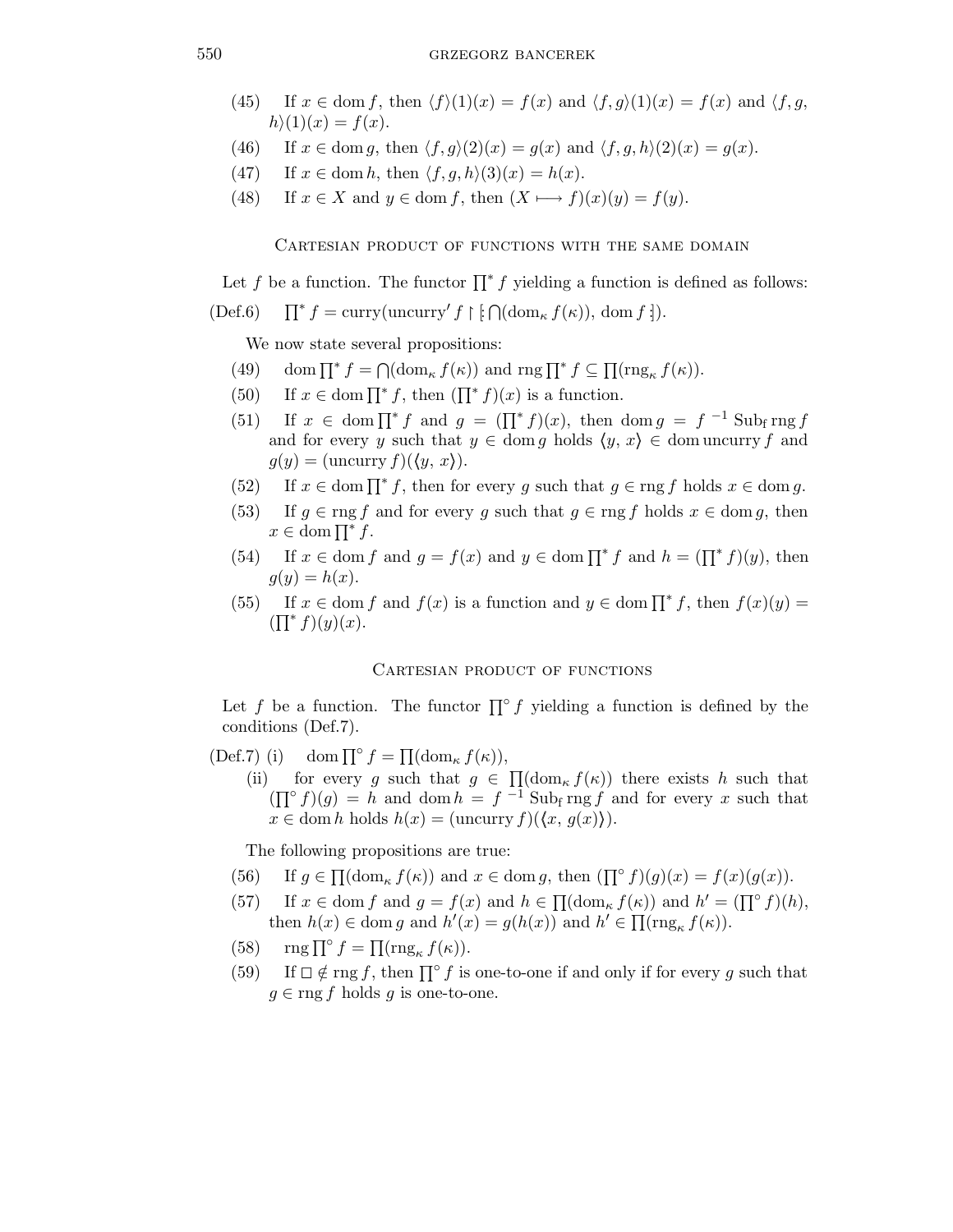### PROPERTIES OF CARTESIAN PRODUCTS OF FUNCTIONS

The following propositions are true:

- $(60)$  $\square = \square$  and  $\prod^{\circ} \square = {\square} \longmapsto \square$ .
- (61) dom  $\prod^* \langle h \rangle = \text{dom } h$  and for every x such that  $x \in \text{dom } h$  holds  $(\prod^* \langle h \rangle)(x) = \langle h(x) \rangle.$
- (62) dom  $\prod^* \langle f_1, f_2 \rangle = \text{dom } f_1 \cap \text{dom } f_2$  and for every x such that  $x \in \text{dom } f_1 \cap$ dom  $f_2$  holds  $(\prod^* \langle f_1, f_2 \rangle)(x) = \langle f_1(x), f_2(x) \rangle.$
- (63) If  $X \neq \emptyset$ , then dom  $\prod^* (X \mapsto f) = \text{dom } f$  and for every x such that  $x \in \text{dom } f \text{ holds } (\prod^* (X \longmapsto f))(x) = X \longmapsto f(x).$
- (64) dom  $\prod^{\circ} \langle h \rangle = \prod \langle \text{dom } h \rangle$  and  $\text{rng } \prod^{\circ} \langle h \rangle = \prod \langle \text{rng } h \rangle$  and for every x such that  $x \in \text{dom } h$  holds  $(\prod^{\circ} \langle h \rangle)(\langle x \rangle) = \langle h(x) \rangle$ .
- (65) (i) dom  $\prod^{\circ} \langle f_1, f_2 \rangle = \prod \langle \text{dom } f_1, \text{dom } f_2 \rangle$ ,
	- (ii)  $\text{rng } \prod^{\circ} \langle f_1, f_2 \rangle = \prod \langle \text{rng } f_1, \text{rng } f_2 \rangle,$
- (iii) for all x, y such that  $x \in \text{dom } f_1$  and  $y \in \text{dom } f_2$  holds  $(\prod^{\circ} \langle f_1, f_2 \rangle)(\langle x, f_1 \rangle)$  $y\rangle = \langle f_1(x), f_2(y)\rangle.$
- (66) dom  $\prod^{\circ}(X \mapsto f) = (\text{dom } f)^X$  and  $\text{rng } \prod^{\circ}(X \mapsto f) = (\text{rng } f)^X$  and for every g such that  $g \in (\text{dom } f)^X$  holds  $(\prod^{\circ}(X \mapsto f))(g) = f \cdot g$ .
- (67) If  $x \in \text{dom } f_1$  and  $x \in \text{dom } f_2$ , then for all  $y_1, y_2$  holds  $\langle f_1, f_2 \rangle(x) = \langle y_1,$  $y_2$ ) if and only if  $(\prod^* \langle f_1, f_2 \rangle)(x) = \langle y_1, y_2 \rangle$ .
- (68) If  $x \in \text{dom } f_1$  and  $y \in \text{dom } f_2$ , then for all  $y_1, y_2$  holds  $[f_1, f_2](\langle x, \rangle)$  $y\rangle = \langle y_1, y_2 \rangle$  if and only if  $(\prod^{\circ} \langle f_1, f_2 \rangle)(\langle x, y \rangle) = \langle y_1, y_2 \rangle$ .
- (69) If dom  $f = X$  and dom  $g = X$  and for every x such that  $x \in X$  holds  $f(x) \approx g(x)$ , then  $\prod f \approx \prod g$ .
- (70) If dom  $f = \text{dom } h$  and dom  $q = \text{rng } h$  and h is one-to-one and for every x such that  $x \in \text{dom } h$  holds  $f(x) \approx g(h(x))$ , then  $\prod f \approx \prod g$ .
- (71) If dom  $f = X$ , then  $\prod f \approx \prod (f \cdot P)$ .

# Function yielding powers

Let us consider f, X. The functor  $X^f$  yielding a function is defined by:

(Def.8) dom $(X^f)$  = dom f and for every x such that  $x \in$  dom f holds  $X^f(x)$  =  $X^{f(x)}$ .

We now state several propositions:

- (72) If  $\emptyset \notin \text{rng } f$ , then  $\emptyset^f = \text{dom } f \longmapsto \emptyset$ .
- $(73)$  $=$   $\Box$ .
- $(Y^{\langle X \rangle} = \langle Y^X \rangle$ .
- $(75)$  $\langle X,Y\rangle = \langle Z^X,Z^Y\rangle.$
- $(76)$  $X \rightarrow Y = X \rightarrow Z^Y.$
- $(77)$  $\bigcup$  disjoin  $f \approx \prod (X^f)$ .

Let us consider X, f. The functor  $f^X$  yielding a function is defined by: